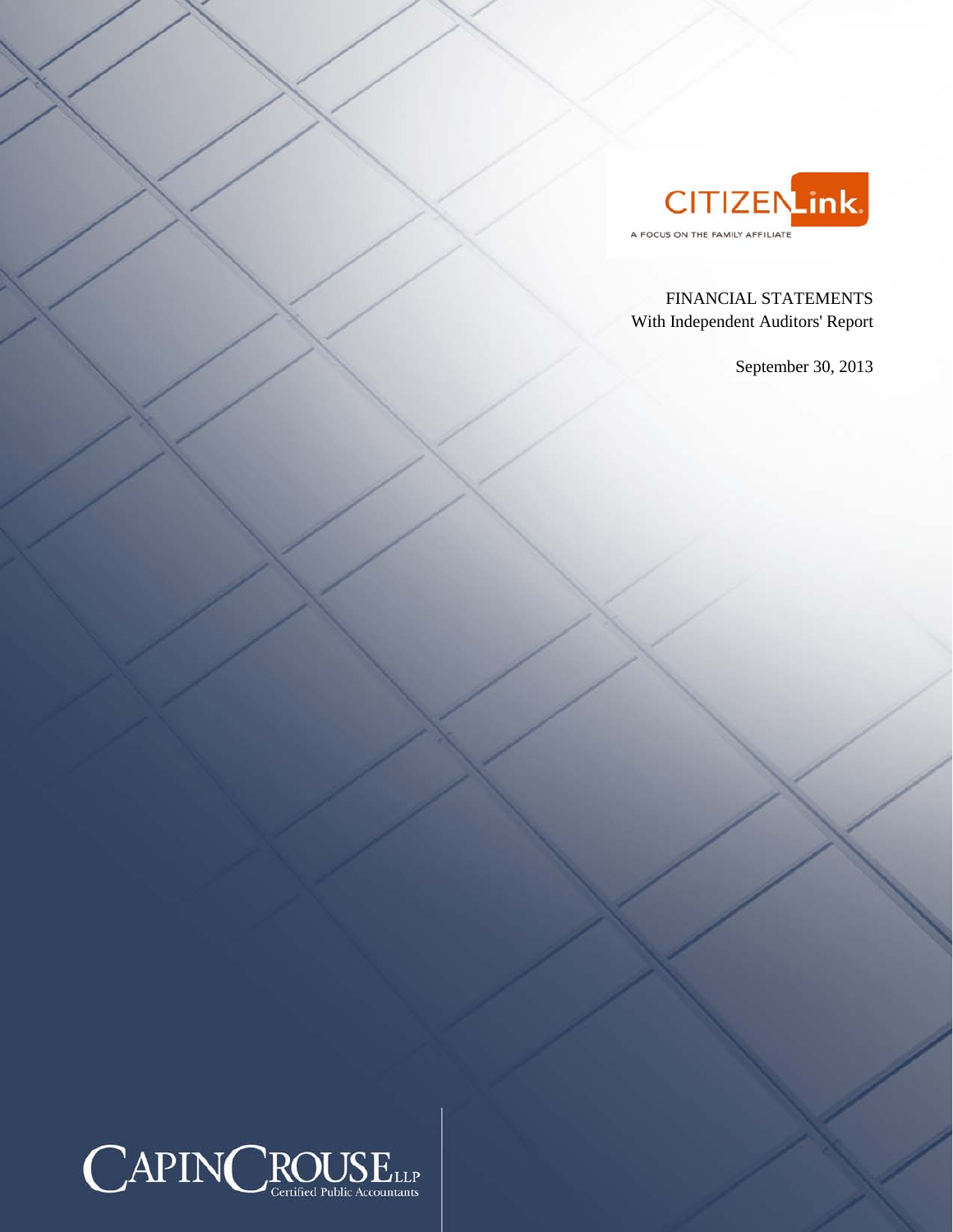## **Table of Contents**

|                                        | Page |
|----------------------------------------|------|
| <b>Independent Auditors' Report</b>    |      |
| <b>Financial Statements:</b>           |      |
| <b>Statement of Financial Position</b> | 3    |
| <b>Statement of Activities</b>         | 4    |
| <b>Statement of Cash Flows</b>         | 5    |
| <b>Notes to Financial Statements</b>   | 6    |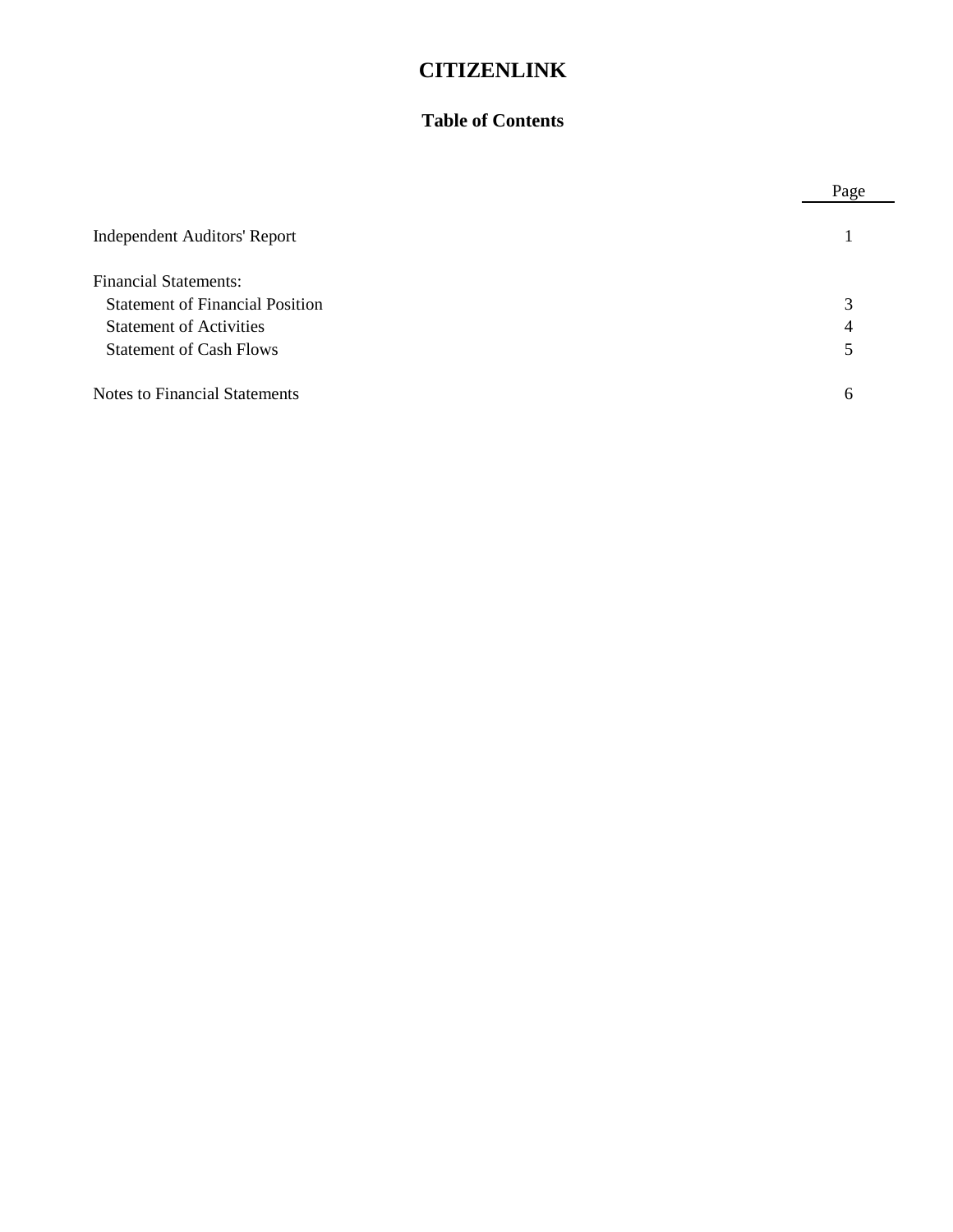

www.capincrouse.com

#### **INDEPENDENT AUDITORS' REPORT**

Board of Directors CitizenLink Colorado Springs, Colorado

#### **Report on the Financial Statements**

We have audited the accompanying financial statements of CitizenLink, which comprise the statement of financial position as of September 30, 2013, and the related statements of activities and cash flows for the year then ended, and the related notes to the financial statements.

#### *Management's Responsibility for the Financial Statements*

Management is responsible for the preparation and fair presentation of these financial statements in accordance with accounting principles generally accepted in the United States of America; this includes the design, implementation, and maintenance of internal control relevant to the preparation and fair presentation of financial statements that are free from material misstatement, whether due to fraud or error.

#### *Auditors' Responsibility*

Our responsibility is to express an opinion on these financial statements based on our audit. We conducted our audit in accordance with auditing standards generally accepted in the United States of America. Those standards require that we plan and perform the audit to obtain reasonable assurance about whether the financial statements are free from material misstatement.

An audit involves performing procedures to obtain audit evidence about the amounts and disclosures in the financial statements. The procedures selected depend on the auditor's judgment, including the assessment of the risks of material misstatement of the financial statements, whether due to fraud or error. In making those risk assessments, the auditor considers internal control relevant to the entity's preparation and fair presentation of the financial statements in order to design audit procedures that are appropriate in the circumstances, but not for the purpose of expressing an opinion on the effectiveness of the entity's internal control. Accordingly, we express no such opinion. An audit also includes evaluating the appropriateness of accounting policies used and the reasonableness of significant accounting estimates made by management, as well as evaluating the overall presentation of the financial statements.

We believe that the audit evidence we have obtained is sufficient and appropriate to provide a basis for our audit opinion.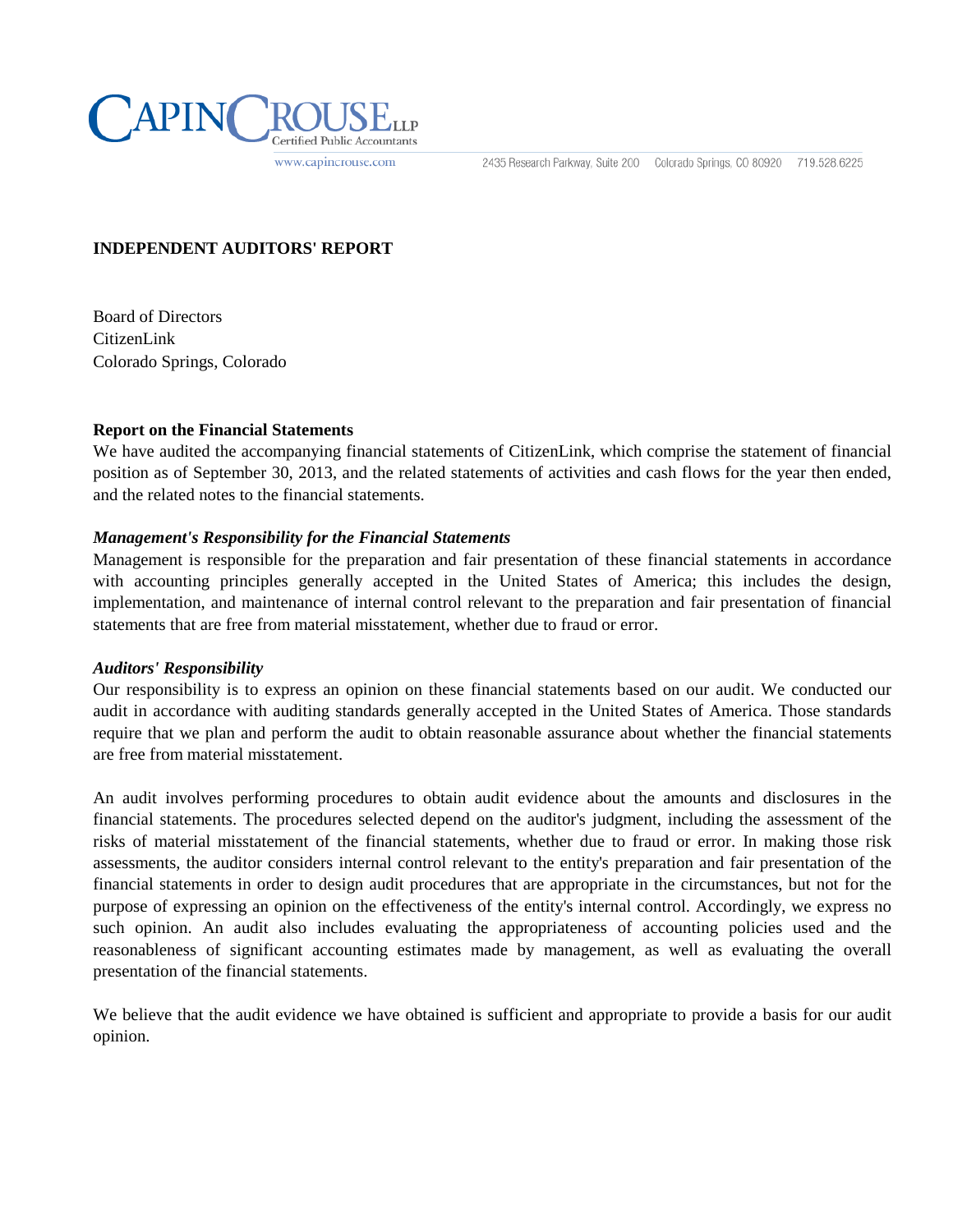Board of Directors CitizenLink Colorado Springs, Colorado  $\mathbf{D}_{\text{scatt}}$  of  $\mathbf{D}_{\text{incatart}}$ financial reporting. Accordingly, we express no such opinion. An audit also includes examining, on a test basis, on a test basis, on a test basis, on a test basis, on a test basis, on a test basis, on a test basis, on a te  $\epsilon$  supporting the amounts and disclosures in the financial statements, assessing principles principles principles principles principles  $\epsilon$  $\alpha$ used and significant estimates made by management, as well as  $\alpha$ 

### *Opinion*

In our opinion, the financial statements referred to above present fairly, in all material respects, the financial position of CitizenLink as of September 30, 2013, and the changes in its net assets and cash flows for the year then Example of Directors<br>CitizenLink<br>**Colorado Springs, Colorado**<br>In our opinion<br>In our opinion, the financial statements referred to above present fairly, in all material respec<br>position of CitizenLink as of September 30, 201 flows for the years the years the years theory and the conformity with a second in the United States of America

Capin Crouse LLP

Colorado Springs, Colorado January  $13, 2014$ December 13, 2012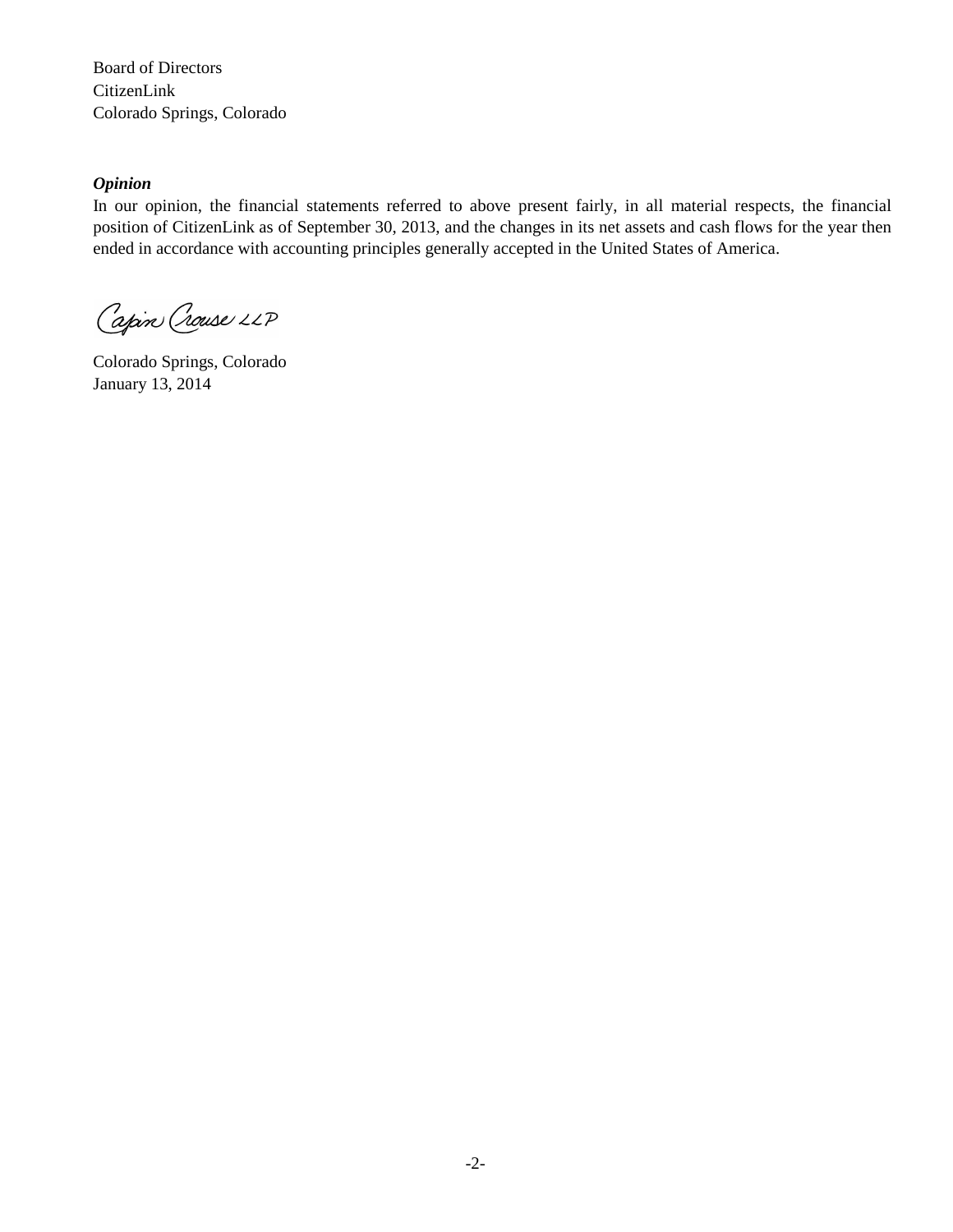## **Statement of Financial Position**

### September 30, 2013

| <b>ASSETS:</b>                          |                 |
|-----------------------------------------|-----------------|
| Cash and cash equivalents               | \$<br>1,980,396 |
| Prepaid expenses                        | 74,201          |
| Accounts receivable                     | 62,127          |
| Equipment-net                           | 1,721           |
| <b>Total Assets</b>                     | \$<br>2,118,445 |
|                                         |                 |
| <b>LIABILITIES AND NET ASSETS:</b>      |                 |
| Liabilities:                            |                 |
| Accounts payable                        | \$<br>244,498   |
| Accrued expenses                        | 92,726          |
| Deferred revenue                        | 9,028           |
|                                         | 346,252         |
| Unrestricted net assets                 | 1,772,193       |
| <b>Total Liabilities and Net Assets</b> | 2,118,445       |

See notes to financial statements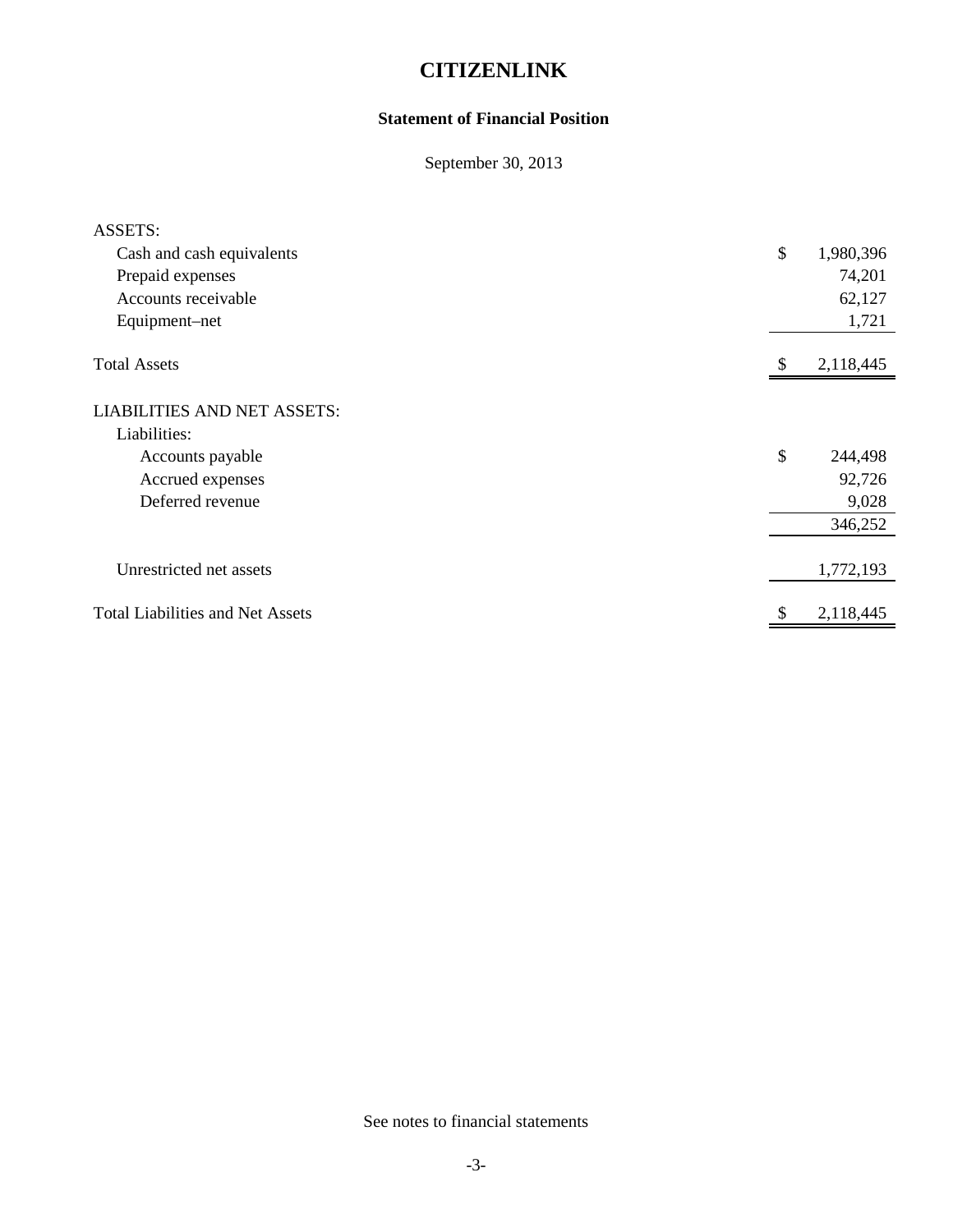### **Statement of Activities**

### Year Ended September 30, 2013 (Changes in Unrestricted Net Assets)

| <b>SUPPORT AND REVENUE:</b>              |                 |
|------------------------------------------|-----------------|
| Contributions                            | \$<br>5,431,018 |
| Reimbursement income–Focus on the Family | 2,526,261       |
| Membership dues                          | 30,678          |
| Gift-in-kind                             | 2,978           |
| Interest income                          | 4,481           |
| <b>Total Support and Revenue</b>         | 7,995,416       |
| <b>EXPENSES:</b>                         |                 |
| Program services:                        |                 |
| Citizenship                              | 8,881,972       |
|                                          | 8,881,972       |
|                                          |                 |
| Supporting activities:                   |                 |
| General and administrative               | 615,252         |
| Fund-raising                             | 226,821         |
|                                          | 842,073         |
| <b>Total Expenses</b>                    | 9,724,045       |
| Change in Net Assets                     | (1,728,629)     |
| Net Assets, Beginning of Year            | 3,500,822       |
| Net Assets, End of Year                  | 1,772,193       |

See notes to financial statements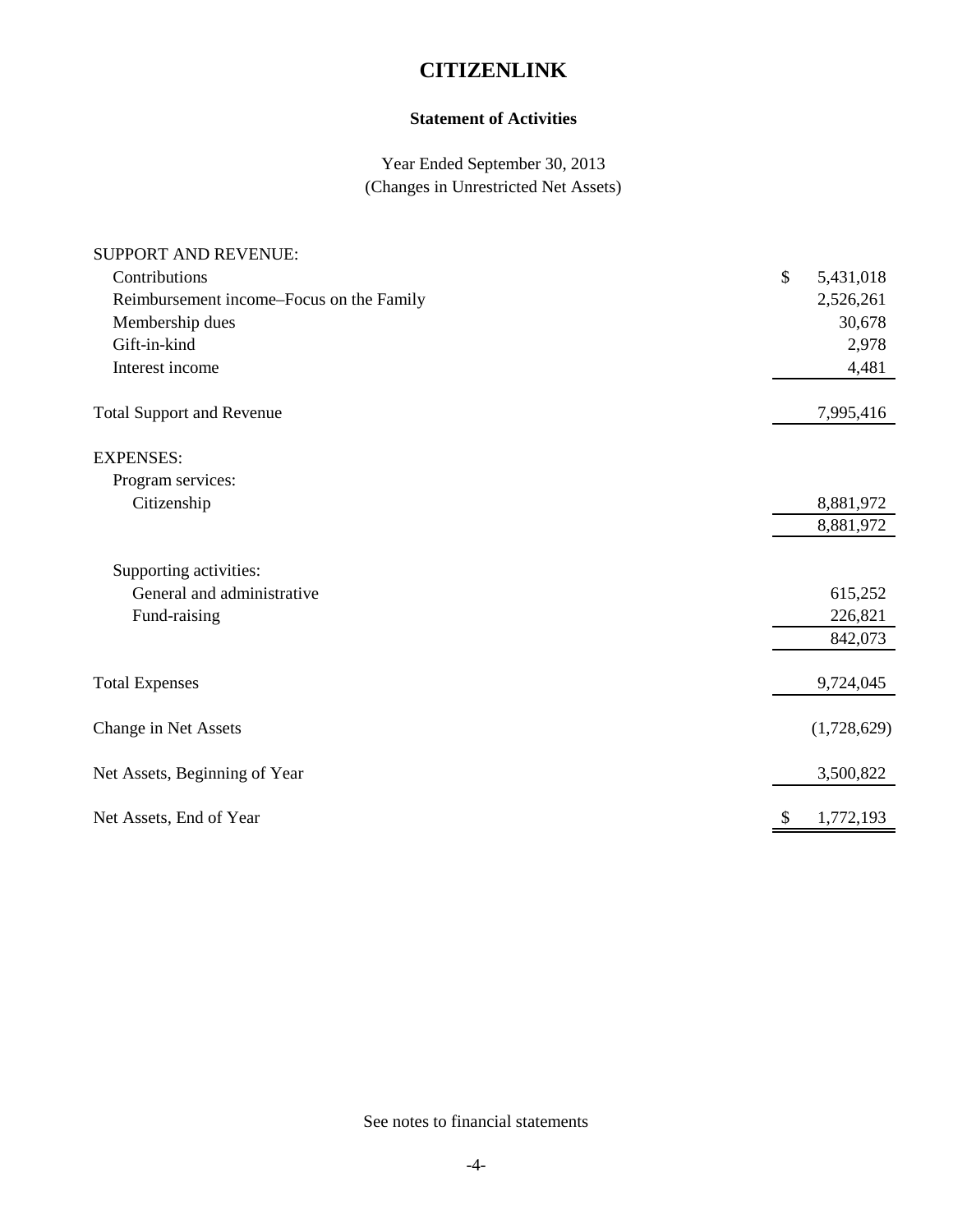### **Statement of Cash Flows**

Year Ended September 30, 2013

| CASH FLOWS FROM OPERATING ACTIVITIES:                |                   |
|------------------------------------------------------|-------------------|
| Change in net assets                                 | \$<br>(1,728,629) |
| Adjustments to reconcile change in net assets        |                   |
| to net cash provided (used) by operating activities: |                   |
| Depreciation                                         | 1,940             |
| Change in operating assets and liabilities:          |                   |
| Accounts receivable                                  | 27,151            |
| Prepaid expenses                                     | 148,960           |
| Accounts payable                                     | (250, 157)        |
| Accrued expenses                                     | (140, 674)        |
| Deferred revenue                                     | 5,371             |
| Net Cash Used by Operating Activities                | (1,936,038)       |
| Change in Cash and Cash Equivalents                  | (1,936,038)       |
| Cash and Cash Equivalents, Beginning of Year         | 3,916,434         |
| Cash and Cash Equivalents, End of Year               | 1,980,396         |

See notes to financial statements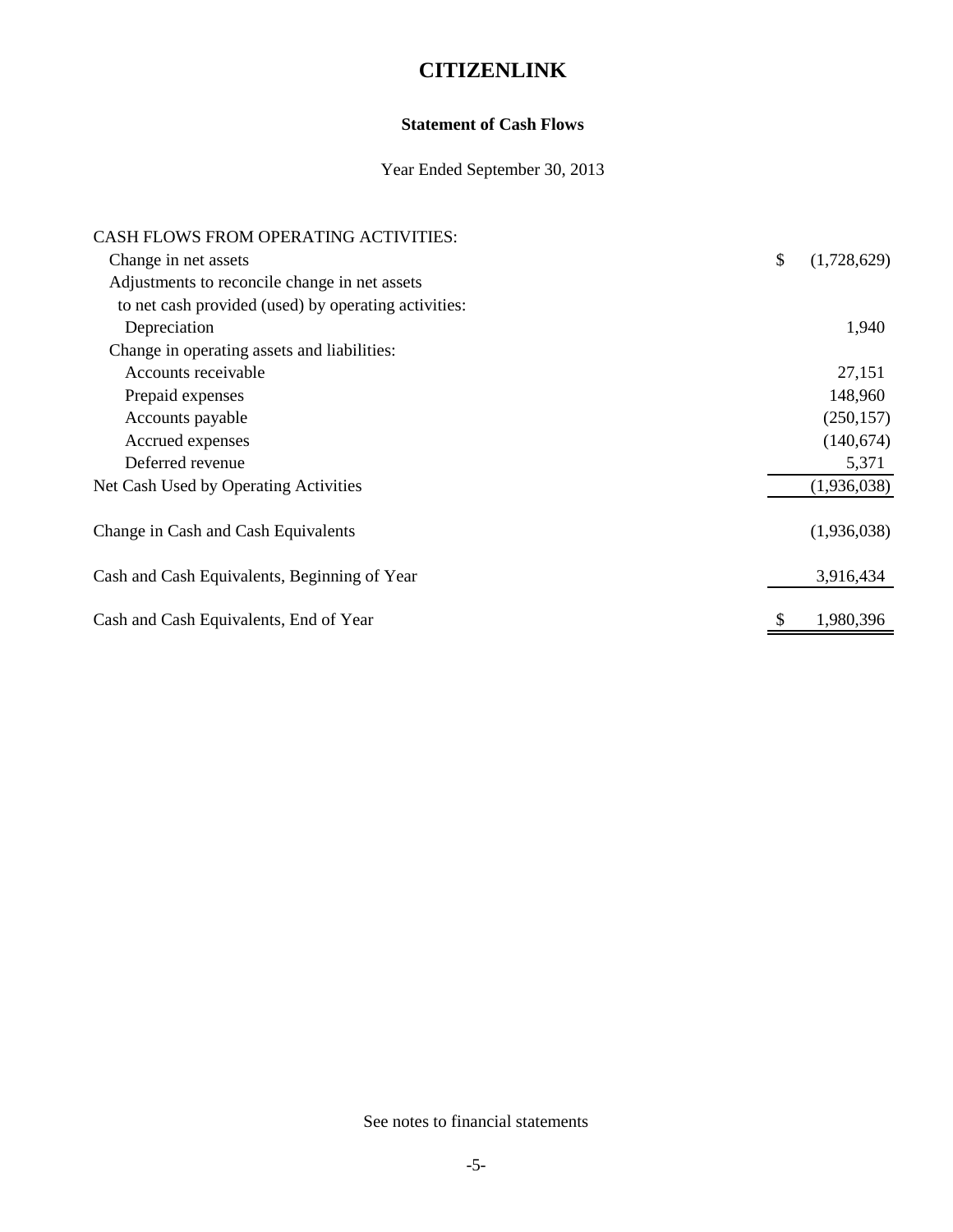#### **Notes to Financial Statements**

September 30, 2013

#### 1. NATURE OF ORGANIZATION:

CitizenLink (CL) was organized as a religious corporation under the Colorado Nonprofit Corporation Act for religious purposes. CL was formed for the express purpose of spreading the gospel of Jesus Christ, and to provide an educational service to parents and others who are concerned with healthy family living, toward the end of strengthening the family in its varied dimensions.

CL is active in the promotion of social welfare by addressing the Christian community and the Christian's responsibility in the public policy arena, both locally and nationally. CL uses regular media channels, such as radio, television, periodicals, the internet, and events to discuss critical legislation and policy matters that significantly impact Christian world view issues. CL is a membership organization that is supported by members who are dedicated to the defense of moral values and the institution of the family. Membership is open to the public and is attained by the annual affirmation of joining as a member and paying the annual membership dues of \$1. CL operates under Section  $501(c)(4)$  of the Internal Revenue Code. As such, contributions made to CL are not tax-deductible for federal income tax purposes. CL's primary source of revenue is from contributions from its members.

#### 2. SUMMARY OF ACCOUNTING POLICIES:

CL maintains its accounts and prepares its financial statements on the accrual basis of accounting in conformity with accounting principles generally accepted in the United States of America. The preparation of financial statements in conformity with accounting principles generally accepted in the United States of America requires management to make estimates and assumptions that affect the reported amounts of assets and liabilities, disclosures of any contingent assets and liabilities at the date of the financial statements, and the reported revenues and expenses during the reporting period. Actual results could differ from the estimates. The significant accounting policies followed are described below to enhance the usefulness of the financial statements to the reader.

#### CASH AND CASH EQUIVALENTS

CL considers all highly liquid investments with a maturity of three months or less when purchased to be cash equivalents. Cash and cash equivalents include amounts held in non-interest bearing checking accounts. These accounts may, at times, exceed federally insured limits. CL has not experienced any losses in such accounts.

#### EQUIPMENT

Equipment is recorded on the basis of cost, or estimated fair value if donated. CL capitalizes purchases in excess of \$2,500, with lesser amounts expensed in the year purchased. Depreciation is provided using the straight-line method over 3-7 years. Accumulated depreciation was \$11,408 as of September 30, 2013.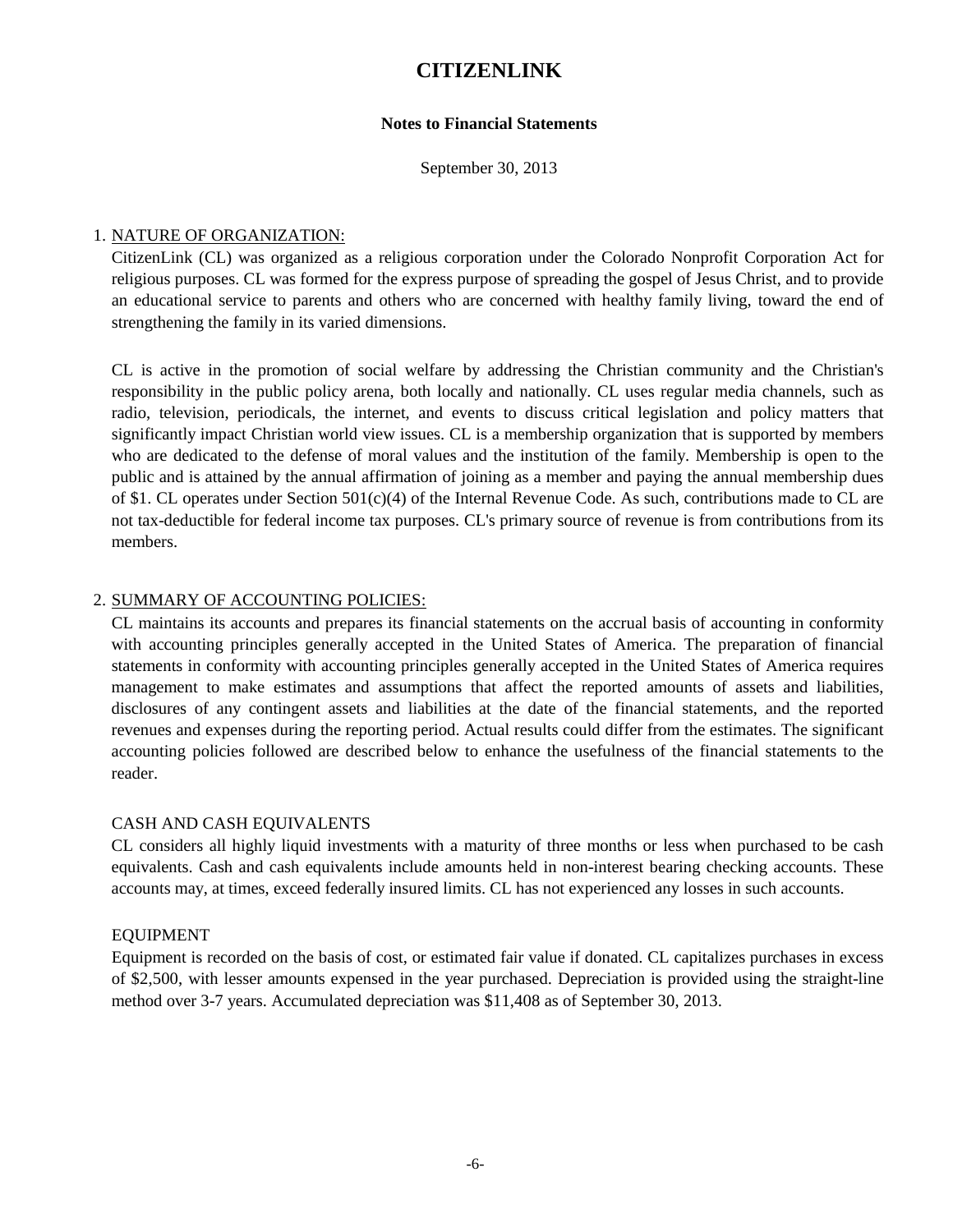#### **Notes to Financial Statements**

September 30, 2013

#### 2. SUMMARY OF ACCOUNTING POLICIES, continued:

#### NET ASSETS

Net assets consist of unrestricted amounts currently available for use in the ministries of CL and resources invested in equipment.

#### SUPPORT AND REVENUE

Contributions are recognized as income when made, which may be when cash is received or unconditionally promised, or when ownership of donated assets is transferred. Contributions and membership dues made to organizations that have received a  $501(c)(4)$  designation by the Internal Revenue Service, such as CL, are not taxdeductible for federal income tax purposes.

### FUNCTIONAL ALLOCATION OF EXPENDITURES

The cost of providing the various programs has been summarized on a functional basis in the statement of activities. Accordingly, certain costs have been allocated among the program services and supporting activities benefited.

#### CONCENTRATIONS

CL received contributions of \$2,735,000, approximately 34% of total support and revenue, from two organizations during the year ended September 30, 2013.

#### UNCERTAIN TAX POSITIONS

The financial statement effects of a tax position taken or expected to be taken are recognized in the financial statements when it is more likely than not, based on the technical merits, that the position will be sustained upon examination. Interest and penalties, if any, are included in expenses in the consolidated statements of activities. As of September 30, 2013, CL had no uncertain tax positions that qualify for recognition or disclosure in the financial statements.

CL's federal Exempt Organization Business Income Tax Returns for years ended September 30, 2012, 2011, and 2010 are subject to examination by the IRS, generally for three years after they were filed.

#### 3. RETIREMENT PLAN:

CL sponsors a defined contribution retirement plan under section 401(k) of the Internal Revenue Code covering substantially all regular, full-time employees meeting eligibility requirements. CL provides a discretionary matching contribution from 3% to 6% of participant compensation, depending on years of service. It is CL's policy to fund retirement plan costs. Total employer contributions to the plan were \$87,896 for the year ended September 30, 2013.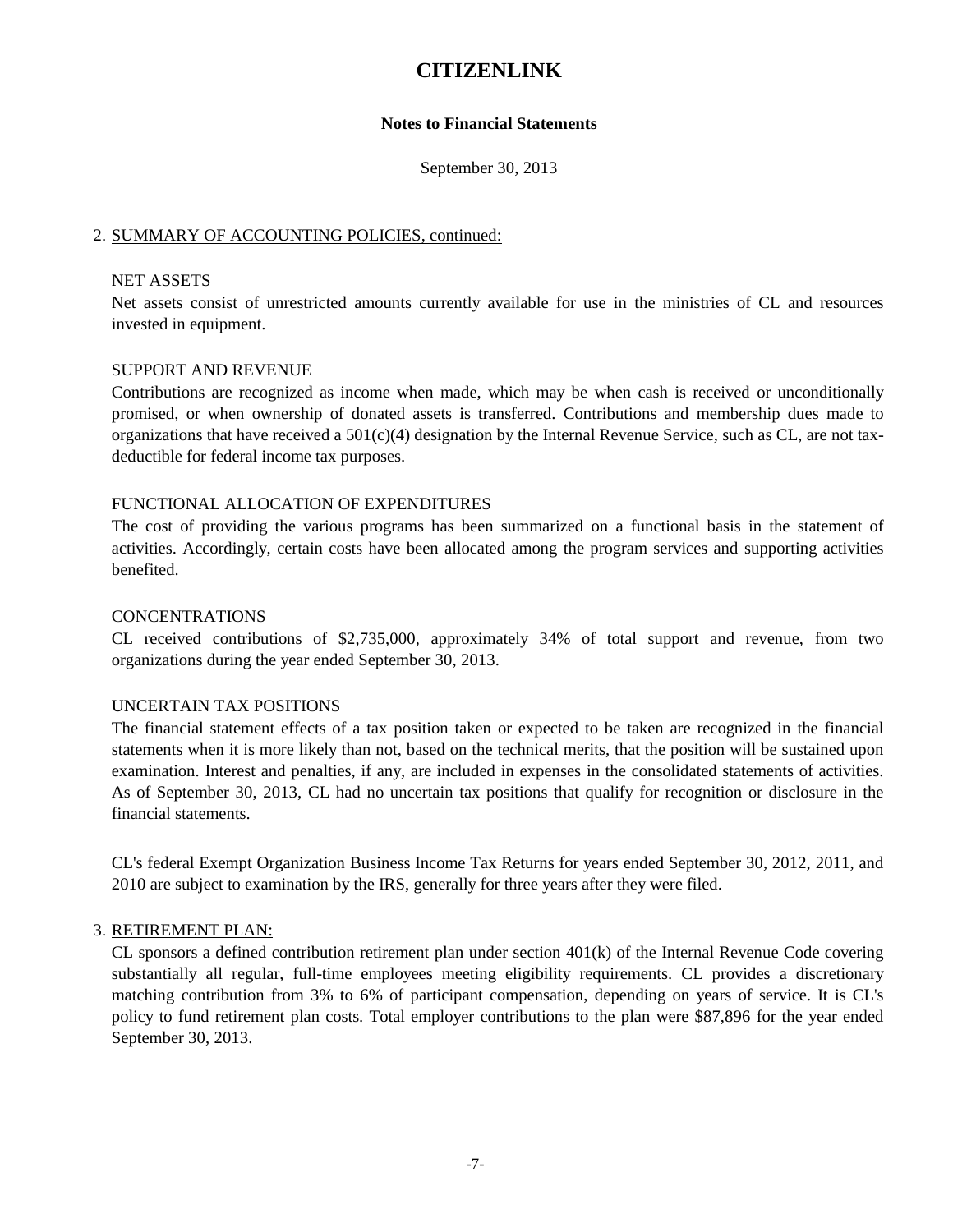#### **Notes to Financial Statements**

September 30, 2013

#### 4. ALLOCATION OF JOINT COSTS:

During the year ended September 30, 2013, CL incurred joint costs for informational materials and activities that included fund-raising appeals. These programs include various newsletters, magazines, and constituent relations. Costs associated with the various programs have been allocated in the statement of activities according to their functional classification as follows:

| Program services: |               |
|-------------------|---------------|
| Citizenship       | \$<br>664,196 |
|                   |               |
| Fund-raising      | 190,552       |
|                   |               |
|                   | \$<br>854,748 |

#### 5. RELATED PARTY TRANSACTIONS:

CL has common board members and officers, as well as some common management, with Focus on the Family (FOF). CL has a payable to FOF of \$75,224. This amount is related to services that FOF performs for CL as well as items such as shared office space and reimbursements of expenses such as postage. Reimbursement income reflected on the statement of activities is from FOF; this income composes approximately 32% of all revenue. In addition, CL paid \$666,057 to FOF. This expense is approximately 7% of all expenses.

A formal reimbursement policy has been adopted by each organization. This policy includes CL reimbursing FOF for items at fair market value based on research done and FOF reimbursing CL for items at cost. If fair market value is not readily available a markup on any goods or services that FOF provides to CL will be reimbursed in order to guarantee that tax-deductible contributions given to FOF, as an organization exempt from income taxes under Section  $501(c)(3)$  of the Internal Revenue Code, are not used for the activities of CL.

#### 6. COMMITMENTS:

During the year ended September 30, 2013, CL entered into various agreements with service providers for email and administrative services. Future minimum payments under this agreement as of September 30, 2013, are:

| Year Ending September 30, |               |
|---------------------------|---------------|
| 2014                      | \$<br>463,000 |
| 2015                      | 130,000       |
| 2016                      | 130,000       |
| 2017                      | 130,000       |
|                           |               |
|                           | \$<br>853,000 |